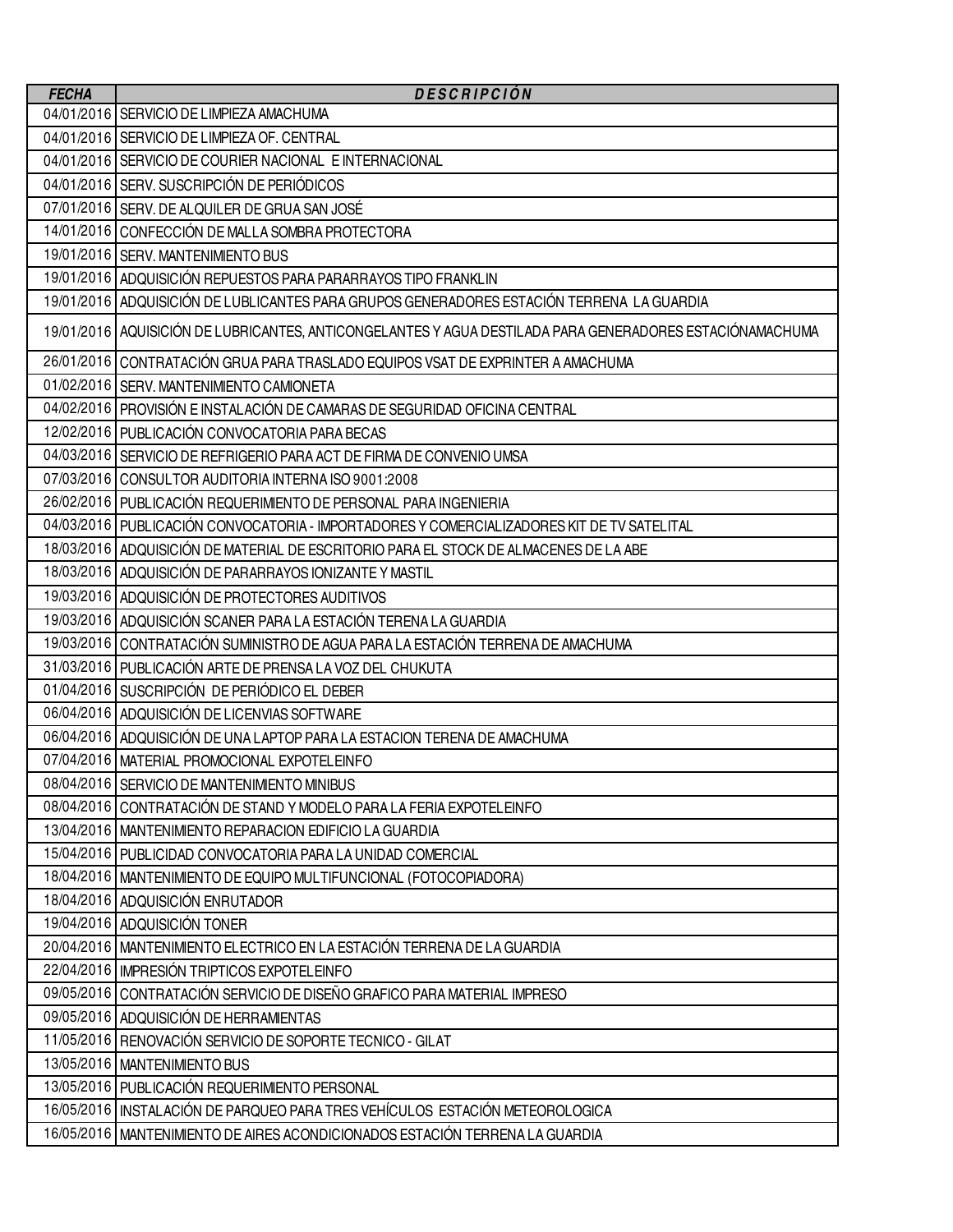| 17/05/2016   MANTENIMIENTO CAMIONETA                                                                   |
|--------------------------------------------------------------------------------------------------------|
| 19/05/2016 ADQUISICION AIRE ACONDICIONADO LA GUARDIA                                                   |
| 20/05/2016 CONTRATACIÓN CONSULTORIA PARA LA INSTALACIÓN DE PARARRAYOS                                  |
| 30/05/2016   MANTENIMIENTO CAMIONETA LA GUARDIA                                                        |
| 01/06/2016   INSTALACION SISTEMA DE ATERRAMIENTO E INSTALACION ELECTRICA                               |
| 02/06/2016 ADQUISICIÓN SECADORES DE MANO AUTOMÁTICO Y BASUREROS                                        |
| 02/06/2016 ADQUISICIÓN PLANCHAS PLASTICAS PARA PISOS ESCRITORIOS                                       |
| 02/06/2016 CONTRATACIÓN TARJETAS INSTITUCIONALES                                                       |
| 09/06/2016 ADQUISICIÓN SCANER PARA EL ÁREA DE CORRESPONDENCIA                                          |
| 10/06/2016 PUBLICACION REQUERIMIENTO PERSONAL RR.HH.                                                   |
| 20/06/2016 CONTRATACIÓN DE INSTALACIÓN Y SERVICIO DE RETRANSMISIÓN DE SEÑAL                            |
| 23/06/2016   MANTENIMIENTO VAGONETA NUEVA                                                              |
| 23/06/2016   ALQUILER DE ESPACIO, CONSTRUCCIÓN DE STAND Y AZAFATAS PARA LA FERIA LA PAZ EXPONE         |
| 28/06/2016 CONTRATACIÓN SERVICIO DE INTERNET ADSL 8MBPS (DANNY)                                        |
| 05/07/2016 ADQUISICIÓN SOFAS PARA EL AREA DE RECEPCIÓN DE LA OFICINA CENTRAL                           |
| 06/07/2016   ADQUISICIÓN ESCALERA TIPO TIJERA PARA ALMACENES                                           |
| 12/07/2016 ADQUISICIÓN LLANTAS PARA LOS VEHÍCULOS DE LA ABE(CAMIONETA Y MINIBUS)                       |
| 13/07/2016 ADQUISICIÓN POLERAS INSTITUCIONALES                                                         |
| 21/07/2016 ADQUISICIÓN MEMORIAS RAM PARA EQUIPOS ADMINSITRATIVOS                                       |
| 21/07/2016 ADQUISICIÓN WIRELES                                                                         |
| 22/07/2016 ADQUISICIÓN DE CUBIERTA DE VIDRIO DEL TECHO DE AMACHUMA                                     |
| 22/07/2016 SERVICIO DE PUBLICIDAD EN LA REVISTA IRUPANAPENTE                                           |
| 25/07/2016 SERVICIO DE PUBLICIDAD EN REVISTA BOLIVIA                                                   |
| 27/07/2016   INSTALACION DE TERMINALES VSAT Y SERVICIO DE DATOS A TRAVÉS DE FIBRA OPTICA(VIAS BOLIVIA) |
| 27/07/2016 CONTRATACIÓN PARA REORGANIZACIÓN DE PUNTOS CABLEADO ELECTRICO Y RED                         |
| 27/07/2016   MANTENIMIENTO MAYOR CAMIONETA                                                             |
| 10/08/2016 CURSO DE CAPACITACIÓN NB-ISO 9001:2008                                                      |
| 10/08/2016 ADQUISICIÓN MATERIAL DE ESCRITORIO                                                          |
| 11/08/2016 ADQUISICIÓN TERMOMETRO INFRARROJO                                                           |
| 11/08/2016 ADQUISICIÓN MONITOR DE VIDEO PARA EL DTH                                                    |
| 11/08/2016 ADQUISICIÓN ETIQUETADORA DE CABLE                                                           |
| 11/08/2016 ADQUISICIÓN DE SWICHES DE RED                                                               |
| 11/08/2016 ADQUISICIÓN DE CONTROL DE ACCESO E INSTALACION DE EQUIPO                                    |
| 17/08/2016 SERVICIO DE MANTENIMIENTO MINUBUS                                                           |
| 25/08/2016 SERVICIO DE EMPASTADO DE COCUMENTOS DE FINANACIERA                                          |
| 29/08/2016   CAPACITACIÓN DE PERSONAL COMERCIAL                                                        |
| 30/08/2016   MANTENIMIENTO BUS                                                                         |
| 30/08/2016   FABRICACIÓN DE STAND INFLABLE                                                             |
| 30/08/2016   CAPACITACIÓN DE PERSONAL INGENIERIA                                                       |
| 30/08/2016 ADQUISICIÓN EQUIPOS DE COMUNICACIÓN                                                         |
| 30/08/2016 SOLICITUD DE ADQUISICIÓN DE MOBILIARIO PARA LA ESTACIÓN TERRENA LA GUARDIA                  |
| 30/08/2016 SOLICITUD DE ADQUISICIÓN DE MUEBLES DE LABORATORIO PARA LA ESTACION TERRENA LA GUARDIA      |
| 05/09/2016 SERVICIO DE REPARACIÓN DE EQUIPOS DAÑADOS                                                   |
| 06/09/2016 SOLICITUD DE ADQUISICIÓN DE NUMERO ASN Y BLOQUE DE DIRECCIONES IPV4 E IPV6                  |
| 07/09/2016 ADQUISICIÓN DE UPM PARA HUB GILAT SKY EDGE II-C                                             |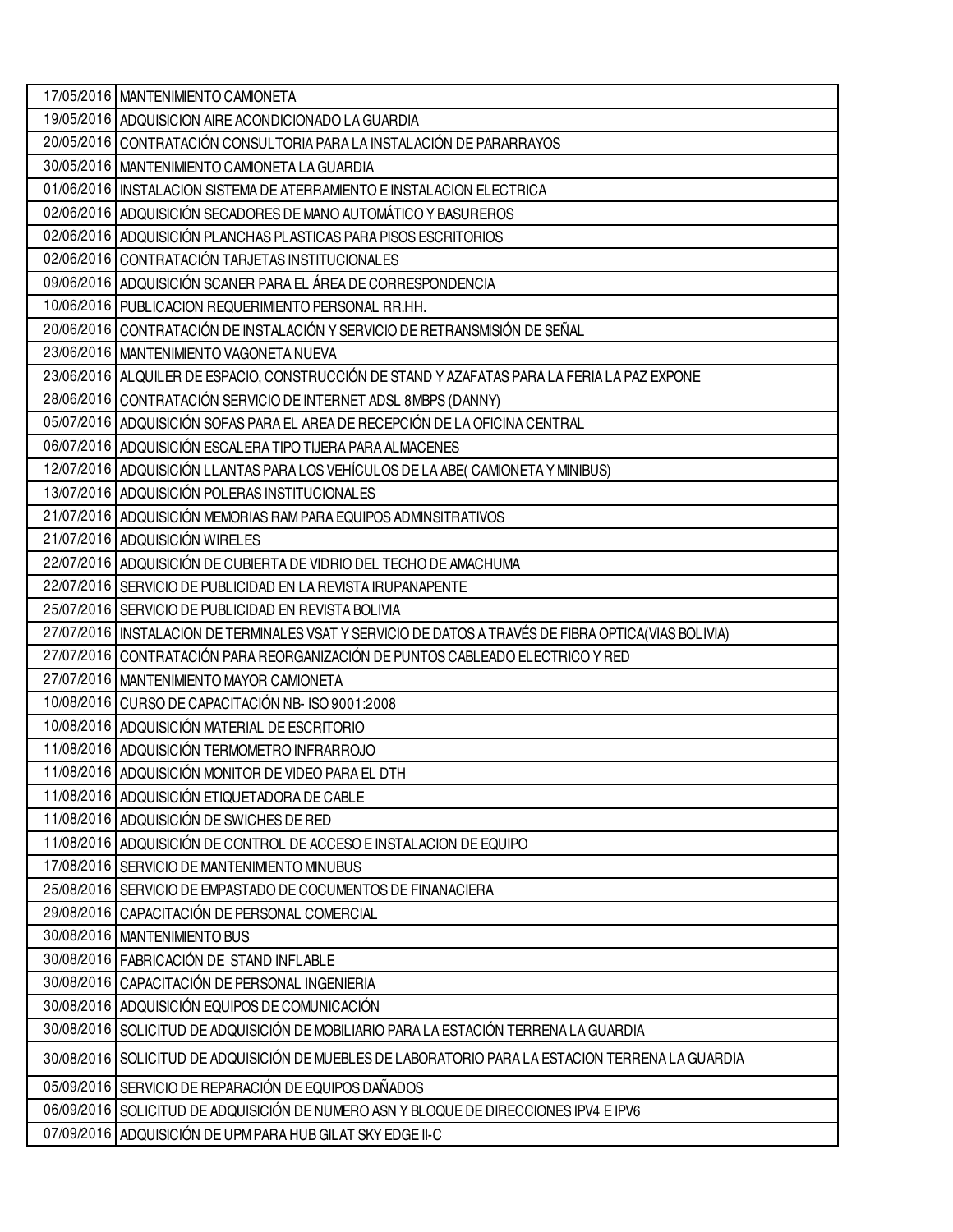|            | 07/09/2016 SERVICIO DE REIMPRESIÓN VOLANTANTES PARA FERIAS                                                 |
|------------|------------------------------------------------------------------------------------------------------------|
|            | 07/09/2016 SERVICIO DE MANTENIMIENTO DE PUERTAS Y CAMBIO DE CHAPAS EN LA ESTACIÓN TERRENA DE AMACHUMA      |
|            | 08/09/2016 SERVICIO DE CAPACITACIÓN EN GERENCIA DE PROYECTOS SEGÚN PMBOK INGENIERIA                        |
|            | 09/09/2016 ADQUISICIÓN DE TUBOS LED                                                                        |
|            | 09/09/2016 ADQUISICIÓN DE MOUSES PARA PC'S DE SALA DE OPERACIONES                                          |
|            | 13/09/2016 ADQUISICIÓN DE DOS EQUIPOS DE AIRE ACONDICIONADO SPLIT                                          |
|            | 14/09/2016 ADQUISICIÓN DE SEÑALÉTICA                                                                       |
|            | 16/09/2016 ADQUISICIÓN DE UNA FOTOCOPIADORA DE ALTO TRAFICO                                                |
|            | 21/09/2016   ADQUISICISIÓN DE LLANTAS PARA EL BUS DE LA ABE                                                |
|            | 22/09/2016 ADQUISICIÓN DE MEGAFONOS                                                                        |
|            | 22/09/2016 REVISIÓN DE LA IMPLANTACIÓN DEL SISTEMA DE GESTIÓN DE CALIDAD EN LA ABE                         |
|            | 26/09/2016 ADQUISICIÓN DE SWITCH                                                                           |
|            | 28/09/2016 SERVICIO DE INSTALACIÓN DE DATOS PARA LA RED CADENA A                                           |
|            | 28/09/2016   ADQUISICIÓN BASUREROS Y SECADORES DE MANO AMACHUMA                                            |
|            | 28/09/2016 CONSULTORIA POR PRODUCTO CERTIFICACIÓN IBNORCA                                                  |
| 28/09/2016 | CONTRATACIÓN SERVICIOS DE CALIBRACIÓN EN SITIO DE EQUIPOS DE MEDICIÓN DE SEÑAL RF Y EQUIPOS DE             |
|            | <b>GENERACIÓN DE SEÑAL RF</b>                                                                              |
|            | 28/09/2016 SERVICIOS DE LIMPIEZA Y DESHIERBE DE ÁREAS EXTERIORES DE LA ESTACIÓN TERRENA DE AMACHUMA        |
|            | 30/09/2016 SERVICIO DE MANTENIMIENTO CAMIONETA ABE                                                         |
|            | 30/09/2016 SERVICIO DE MANTENIMIENTO MINUBUS ABE                                                           |
|            | 10/10/2016 CONTRATACIÓN SEGUROS ABE                                                                        |
|            | 10/10/2016 SERVICIO DE EMPASTADO DE DOCUMENTACIÓN                                                          |
|            | 11/10/2016 ADQUISICIÓN DE SISTEMA DE GESTIÓN COMERCIAL                                                     |
|            | 11/10/2016 ADQUISICIÓN DE HOJAS MEMBRETADAS                                                                |
|            | 14/10/2016 SERVICIO DE MANTENIMIENTO DE PIEZAS DE EXPOSICIÓN                                               |
|            | 13/10/2016 SERVICIO DE PUBLICIDAD TRANSMISIÓN                                                              |
|            | 26/10/2016   DE LA TRIBUNA LIBRE DEL PUEBLO Y ENTRADA FOLKLORICA DESDE BUENOS AIRES ARGENTINA              |
|            | 28/10/2016 ADQUISICIÓN DE DISPENSADORES Y BASUREROS PARA LAS ESTACIONES TERRENAS DE AMACHUMA Y LA GUARDIA. |
|            | 28/10/2016 ADQUISICIÓN DE BATERIAS Y DISCO DURO EXTERNO                                                    |
|            | 31/10/2016 CONTRATACIÓN SERVICIO DE GRÚAS TRANSPOSTE DE ESTACIÓN MOVIL                                     |
|            | 03/11/2016   INSTALACIÓN Y SERVICIO DE DATOS A TRAVES DE FIBRA OPTICA                                      |
|            | 04/11/2016 SERVICIO DE PUBLICACIÓN REQUERIMIENTO DE PERSONAL PARA LA NIDAD E TECNOLOGÍA                    |
|            | 07/11/2016 PROVISIÓN E INSTALACIÓN DE POSTE DE PARARAYOS                                                   |
|            | 07/11/2016 ADQUISICIÓN DE LA SEGUNDA TORRE PARARRAYOS PARA LA ESTACIÓN TERRENA DE AMACHUMA                 |
|            | 11/11/2016 ADQUISICIÓN DE KIT DE TRANSFERENCIA ITB PARA IMPRESORA HP CP 3525DN                             |
|            | 16/11/2016 ADQUISICIÓN DE MUEBLES PARA EXPOSICIÓN DE MAQUETAS                                              |
|            | 18/11/2016 SERVCIO DE SUSCRIPCIÓN AL BRIFIC 2017.                                                          |
|            | 23/11/2016 CONTRATACIÓN DE SERVICIO DE INSTALACIÓN DE SIETE TERMINALES VSAT PARA EL CLIENTE OEP            |
|            | 28/11/2016 REPARACIÓN DE EQUIPO MOXA NPORT                                                                 |
|            | 29/11/2016   LIMPIEZA DE FOSASSÉPTICAS Y POZOS DE ABSOCIÓN - AMACHUMA                                      |
|            | 29/11/2016   CONTRATACIÓN DE SERVICIOS DE EVENTO Y REFRIGERIO PARA CAPACITACIÓN                            |
|            | 29/11/2016 ADQUISICIÓN MATERIAL PROMOCIONAL PARA FERIAS                                                    |
|            | 29/11/2016 ADQUISICIÓN MATERIAL PROMOCIONAL PARA EVENTOS ABE                                               |
|            | 29/11/2016 CONTRATACIÓN DE COACH PARA EVENTO MOTIVACIONAL AL PERSONAL DE LA ABE                            |